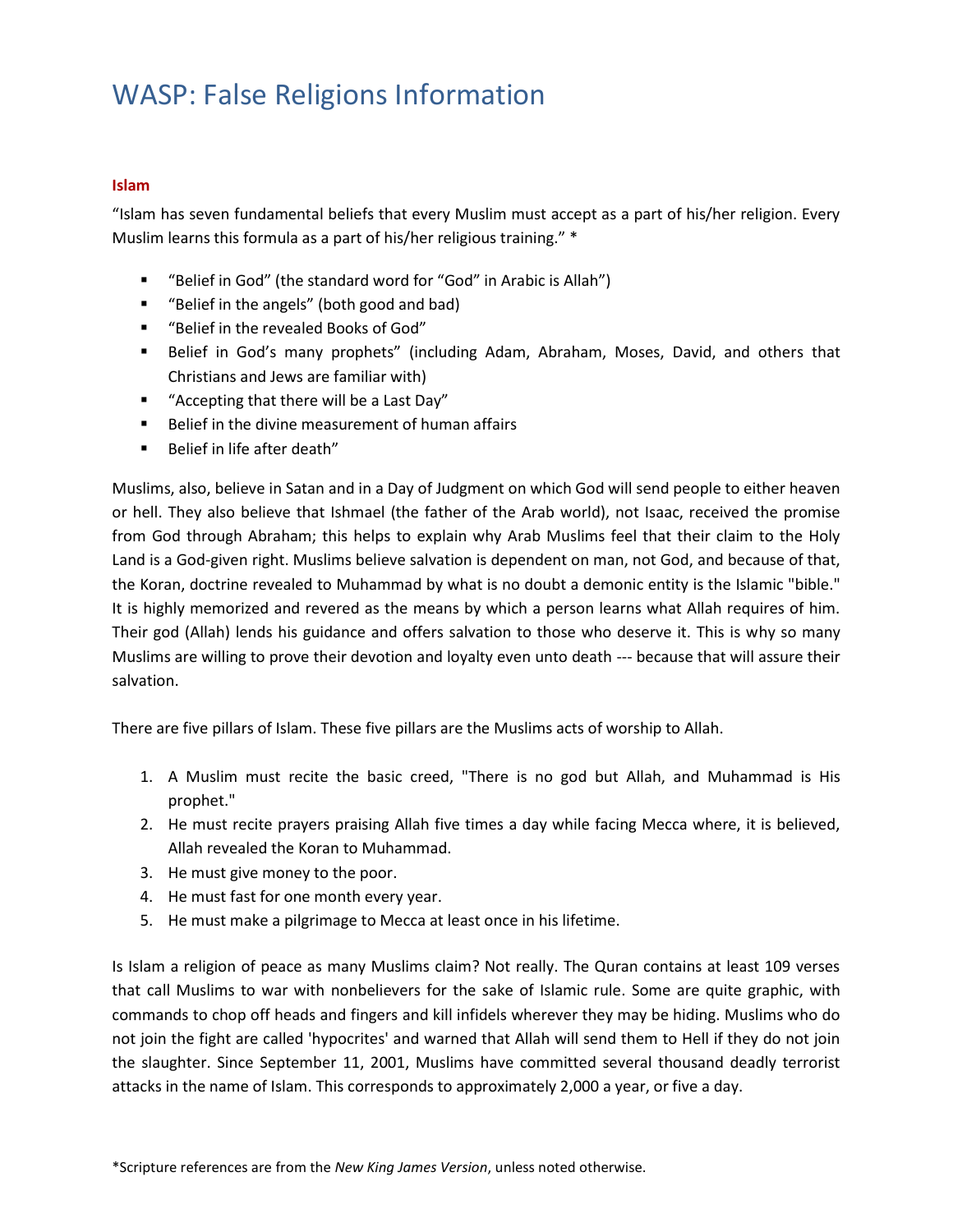### **Jehovah's Witness**

The sect known today as the Jehovah's Witnesses started out in Pennsylvania in 1870 as a Bible class led by Charles Taze Russell. Russell named his group the "Millennial Dawn Bible Study." Charles T. Russell began writing a series of books he called "The Millennial Dawn," which stretched to six volumes before his death and contained much of the theology Jehovah's Witnesses now hold. After Russell's death in 1916, Judge J. F. Rutherford, Russell's friend and successor, wrote the seventh and final volume of the "Millennial Dawn" series, "The Finished Mystery," in 1917. The Watchtower Bible and Tract Society was founded in 1886 and quickly became the vehicle through which the "Millennial Dawn" movement began distributing their views to others. The group was known as the "Russellites" until 1931 when, due to a split in the organization, it was renamed the "Jehovah's Witnesses." The group from which it split became known as the "Bible students." How do the Jehovah's Witnesses justify their unbiblical doctrines? First, they claim that the church has corrupted the Bible over the centuries; thus, they have re-translated the Bible into what they call the New World Translation. The Watchtower Bible and Tract Society altered the text of the Bible to make it fit their false doctrine, rather than basing their doctrine on what the Bible actually teaches. The New World Translation has gone through numerous editions, as the Jehovah's Witnesses discover more and more Scriptures that contradict their doctrines.

The Watchtower bases its beliefs and doctrines on the original and expanded teachings of Charles Taze Russell, Judge Joseph Franklin Rutherford, and their successors. The governing body of the Watchtower Bible and Tract Society is the only body in the cult that claims authority to interpret Scripture. In other words, what the governing body says concerning any scriptural passage is viewed as the last word, and independent thinking is strongly discouraged. Here are a few of the teachings of the Watchtower Bible and Tract Society documented from their own writings:

- **EXTER** There is one God in one person, there is no Trinity.
- The Holy Spirit is a force, not alive.
- The Holy Spirit is God's impersonal active force.
- **■** Jehovah's first creation was his 'only-begotten Son' . . . was used by Jehovah in creating all other things.
- **E** Jesus was Michael the archangel who became a man.
- Jesus was only a perfect man, not God in flesh.
- Jesus did not rise from the dead in His physical body.
- Jesus was raised "not a human creature, but a spirit."
- **■** Jesus was born again.
- Jesus did not die on a cross but on a stake.
- **E** Jesus began His invisible rule over the earth in 1914.
- Jesus' ransom sacrifice did not include Adam.
	- $\circ$  "The man Adam is not included in those ransomed. Why not? Because he was a willful sinner, was justly sentenced to death, and died deservedly and God would not reverse his judgment and give Adam life,"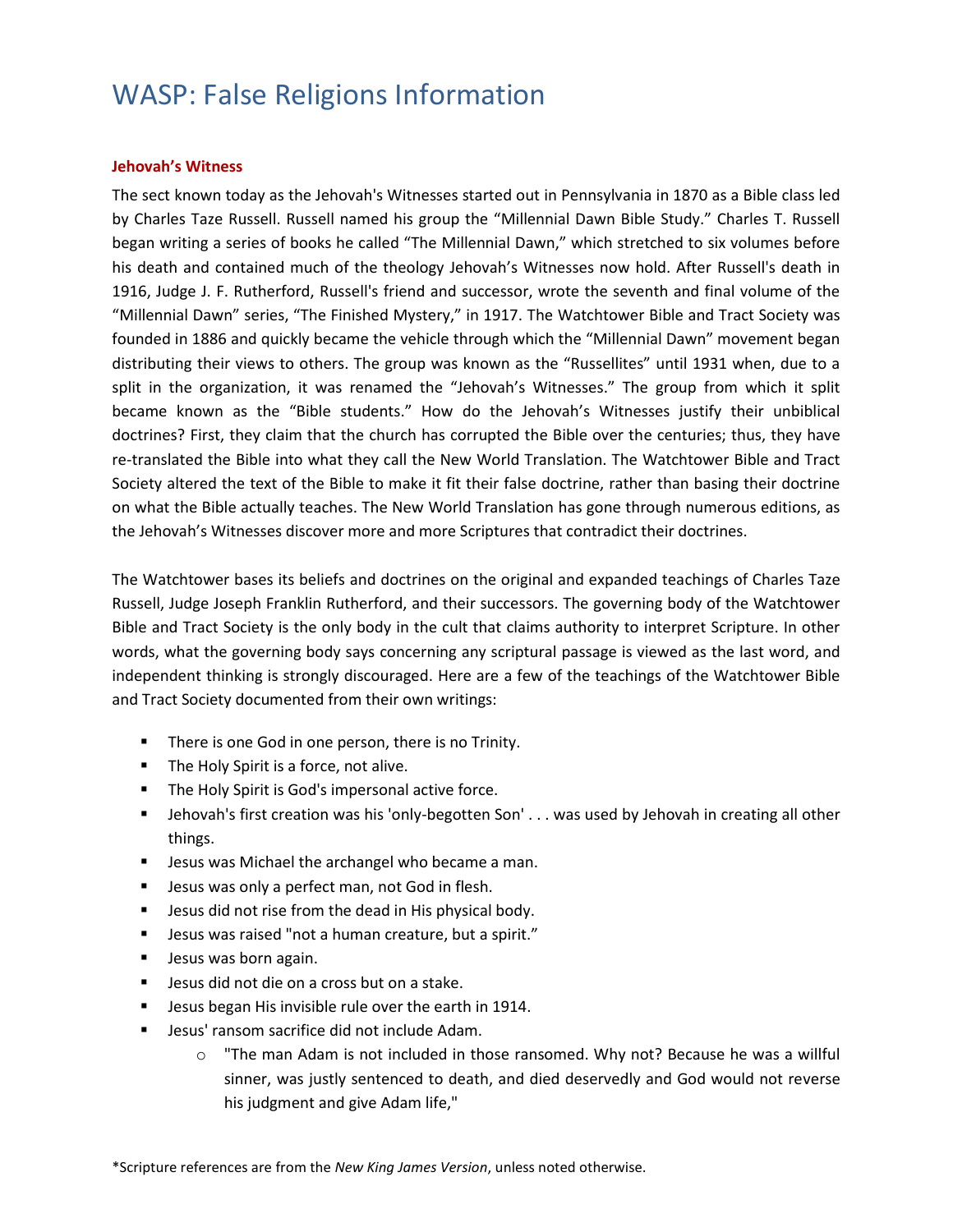- $\circ$  "There was no hope for Adam or Eve because they willfully chose to disobey God.
- Their church is the self-proclaimed prophet of God.
- They claim to be the only channel of God's truth.
- Only their church members will be saved.
- Good works are necessary for salvation.
- The soul ceases to exist after death.
- There is no hell of fire where the wicked are punished.
- Only 144,000 Jehovah's Witness go to heaven.
- Only the 144,000 Jehovah's Witness are born again.
- Only the 144,000 may take communion.
- Blood transfusions are a sin.
- The Cross is a pagan symbol and should not be used.
- Salvation is by faith and what you do.
- It is possible to lose your salvation.
- **•** The universe is billions of years old.
- Each of the 6 creative days of God in Genesis 1, was 7,000 years long.
- **•** Therefore, Man was created toward the end of 42,000 years of earth's preparation.
- They also refuse to vote, salute the flag, sing the "Star Spangled Banner," or celebrate Christmas or birthdays. They are not allowed to serve in the armed forces.

Satan was entrusted with the obligation and charged with the duty of overseeing the creation of the earth.

### **Mormonism**

Mormons believe in a "Godhead" of the Father, the Son, and the Holy Spirit as three separate entities united in purpose. God the Father resides in heaven with His wife, the Heavenly Mother; Christ, their only begotten Son; and "exalted" Mormons, who become God-like in heaven. God has a perfect body, which looks like ours.

Mormons believe The Book of [Mormon](http://www.beliefnet.com/faiths/christianity/latter-day-saints/index.aspx) is a testament of Jesus Christ, his teachings, and his dealings with ancient inhabitants of the American continent. It covers a period from roughly six centuries before to four centuries after Christ. It also chronicles the appearance of the resurrected Christ to these ancient peoples, and the eventual demise of those who believed in him and went by the name of Nephites. Mormons believe the angel Moroni appeared to Joseph Smith and told him about the record. Mormons consider it to supplement the Bible, as they do believe in both the Old and New Testaments. They prefer the King James Version.

Smith said he found the plates on September 22, 1823, at a hill near his home in Manchester, New York, after the angel Moroni directed him to a buried stone box. Smith said the angel at first prevented him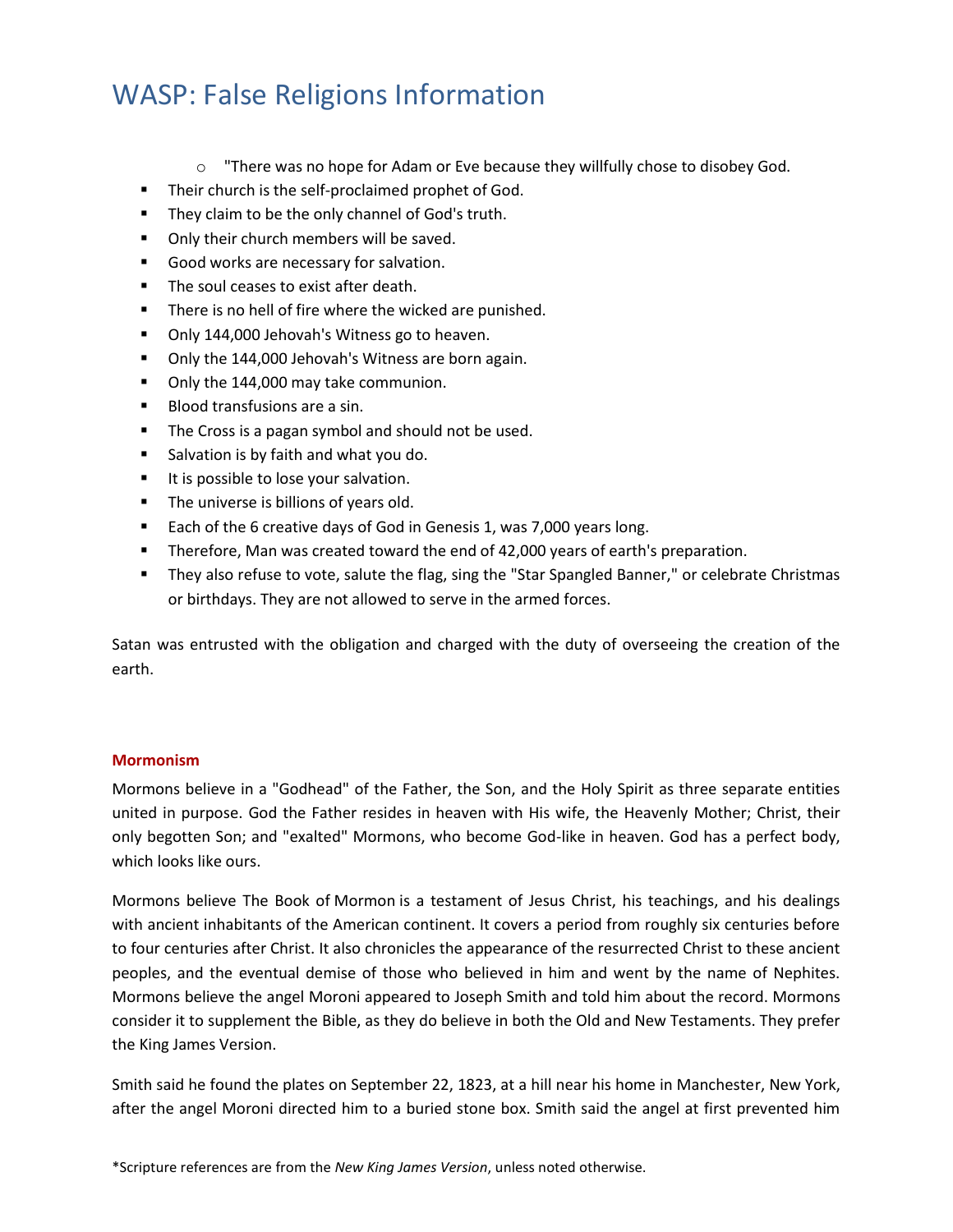from taking the plates but instructed him to return to the same location in a year. In September 1827, on his fourth annual attempt to retrieve the plates, Smith returned home with a heavy object wrapped in a frock, which he then put in a box. Lucy Mack Smith, the mother of the Mormon prophet gave her account of how Smith retrieved the plates. She says that her son took the plates from their secret place and, "wrapping them in his linen frock, placed them under his arm and started for home." After "traveling some distance," he "came to a large windfall, and as he was jumping over a log, a man sprang up from behind it and gave him a heavy blow with a gun. Joseph turned around and knocked him down, then ran at the top of his speed." She said her son was attacked twice more, and since there is no record of Smith rendering his attackers unconscious or incapacitated, we must assume he outran them for at least part of the distance to reach the Smith home three miles away.

We must also assume that he did all this with a slight limp that he received from a childhood surgery. Though he allowed others to heft the box, he said that the angel had forbidden him to show the plates to anyone until they had been translated from their original "reformed Egyptian" language. Smith dictated the text of the Book of Mormon over the next several years, claiming that it was a translation of the plates. He did this by using a seer stone, which he placed in the bottom of a hat and then placed the hat over his face to view the words written within the stone. Smith published the translation in 1830 as the Book of Mormon. After the translation was complete, Smith said he returned the plates to the angel Moroni. Therefore, the plates cannot now be examined.

#### **Hinduism**

- Hindus believe in the divinity of the Vedas, the world's most ancient scripture, and venerate the Agamas as equally revealed. These primordial hymns are God's word and the bedrock of Sanatana Dharma, the eternal religion which has neither beginning nor end.
- **E** Hindus believe in a one, all-pervasive Supreme Being who is both immanent and transcendent, both Creator and Unmanifest Reality.
- **E** Hindus believe that the universe undergoes endless cycles of creation, preservation and dissolution.
- Hindus believe in karma, the law of cause and effect by which each individual creates his own destiny by his thoughts, words and deeds.
- **■** Hindus believe that the soul reincarnates, evolving through many births until all karmas have been resolved, and moksha, spiritual knowledge and liberation from the cycle of rebirth, is attained. Not a single soul will be eternally deprived of this destiny.
- **E** Hindus believe that divine beings exist in unseen worlds and that temple worship, rituals, sacraments as well as personal devotionals create a communion with these devas and Gods.
- **EXT** Hindus believe that a spiritually awakened master, or satguru, is essential to know the Transcendent Absolute, as are personal discipline, good conduct, purification, pilgrimage, self-inquiry and meditation.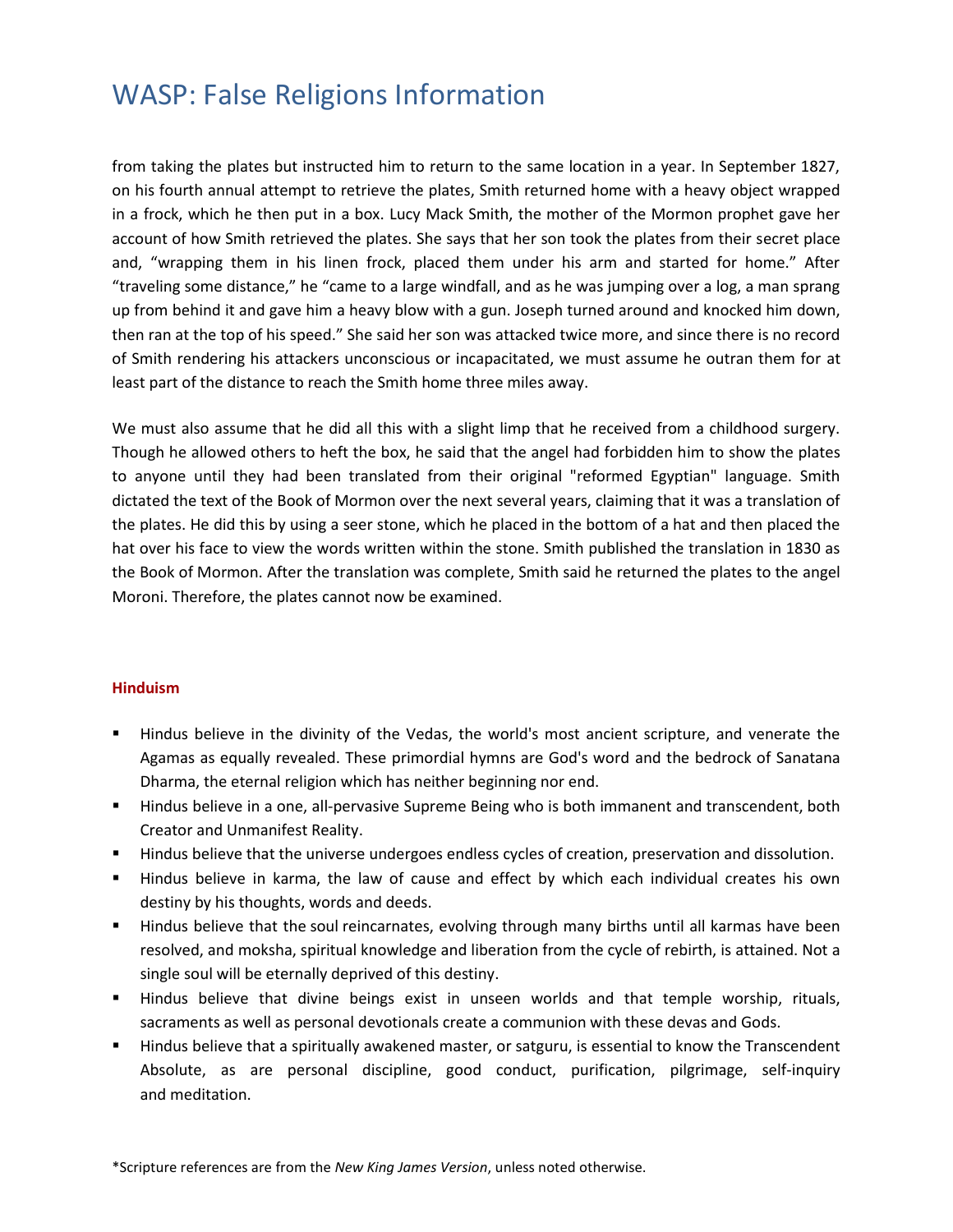- Hindus believe that all life is sacred, to be loved and revered, and therefore practice ahimsa, "noninjury."
- Hindus believe that no particular religion teaches the only way to salvation above all others, but that all genuine religious paths are facets of God's Pure Love and Light, deserving tolerance and understanding.

### **The Baha'I Faith**

Throughout history, God has sent to humanity a series of divine Educators—known as Manifestations of God—whose teachings have provided the basis for the advancement of civilization. These Manifestations have included Abraham, Krishna, Zoroaster, Moses, Buddha, Jesus, and Muhammad. Bahá'u'lláh, the latest of these Messengers, explained that the religions of the world come from the same Source and are in essence successive chapters of one religion from God.

### **Buddhism**

Buddhism is a religion to about 300 million people around the world. The word comes from 'budhi', 'to awaken'. It has its origins about 2,500 years ago when Siddhartha Gotama, known as the Buddha, was himself awakened (enlightened) at the age of 35. To many, Buddhism goes beyond religion and is more of a philosophy or 'way of life'. It is a philosophy because philosophy 'means love of wisdom' and the Buddhist path can be summed up as:

- to lead a moral life,
- to be mindful and aware of thoughts and actions, and
- to develop wisdom and understanding.

The basic concepts in Buddhism can be summed up by the Four Noble Truths and the Noble Eightfold Path.

The Four Noble Truths:

- 1. Life is suffering i.e., life includes pain, getting old, disease, and ultimately death.
- 2. Suffering is caused by craving and aversion. We will suffer if we expect other people to conform to our expectation, if we want others to like us, if we do not get something we want, etc.
- 3. Suffering can be overcome, and happiness can be attained; that true happiness and contentment are possible. lf we give up useless craving and learn to live each day at a then we can become happy and free.
- 4. Noble 8-fold Path is the path which leads to the end of suffering.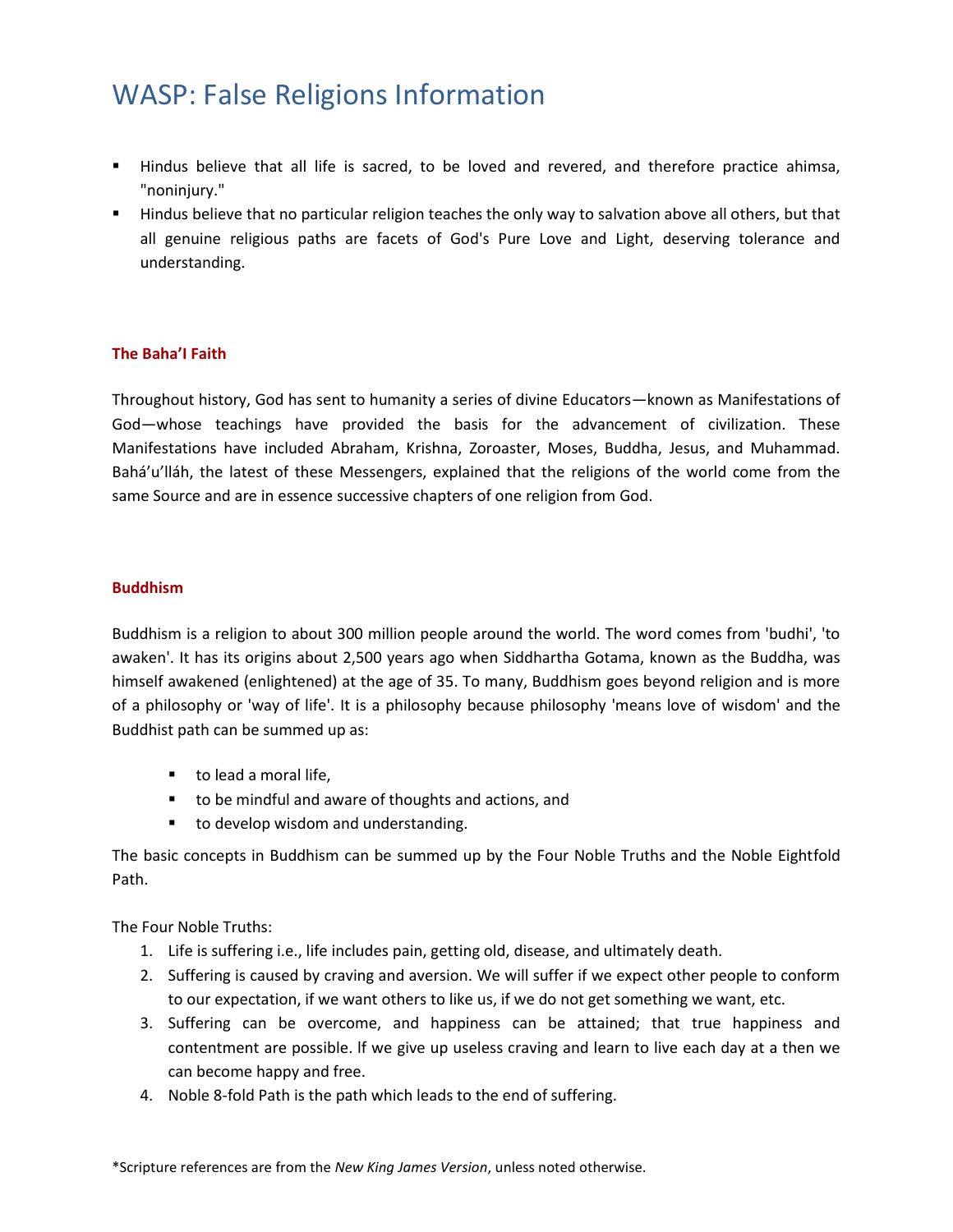a. the Noble 8-fold Path is being moral (through what we say, do and our livelihood), focusing the mind on being fully aware of our thoughts and actions, and developing wisdom by understanding the Four Noble Truths and by developing compassion for others.

### **Confucianism**

A Chinese philosopher named K'ung Fu-tzu or Confucius, the Westernized version, believed that a society could become perfect, if the people who lived in it exhibited "beautiful conduct." Confucius was born in 551 B.C.E. He had a government job which he gave up devoting his life to teaching people how to behave. Confucius taught people five basic ideas about behavior:

- 1. Always be considerate to others.
- 2. Respect your ancestors.
- 3. Try for harmony and balance in all things.
- 4. Avoid extremes in behavior and emotion.
- 5. If you live in peace and harmony, then you will be in contact with the spiritual forces of the universe, including nature.

Confucius taught five basic virtues: kindness, righteousness, sobriety, wisdom, trustworthiness

#### **Sikhism**

The term Sikh is derived from the Sanskrit word for "disciple" or "learner." Sikhs are those who are disciples to the Guru. Sikhism originated in the Punjab region of northwest India, where it drew on elements from Bhakti Hinduism and Islamic Sufism to develop into a distinctive religious tradition in its own right. Sikhs believe that liberation from the karmic cycle of rebirths occurs in the merging of the human spirit with the all-embracing spirit of God. Their religious worship involves contemplation of the divine Name. The ultimate deity is known by several names: Sat (truth), Sat Guru (true Guru), Akal Purakh (timeless being), Kartar (creator), and Wahi-Guru ("praise to the Guru"). By concentrating on God's Name (or many titles), one conquers the ego and unites with God. Known as the "religion of the householder," Sikhism emphasizes the family and advocates living in the world without being worldly. Moral purity is considered the chief basis of religion. There is no priesthood per se, but there are official readers of scripture.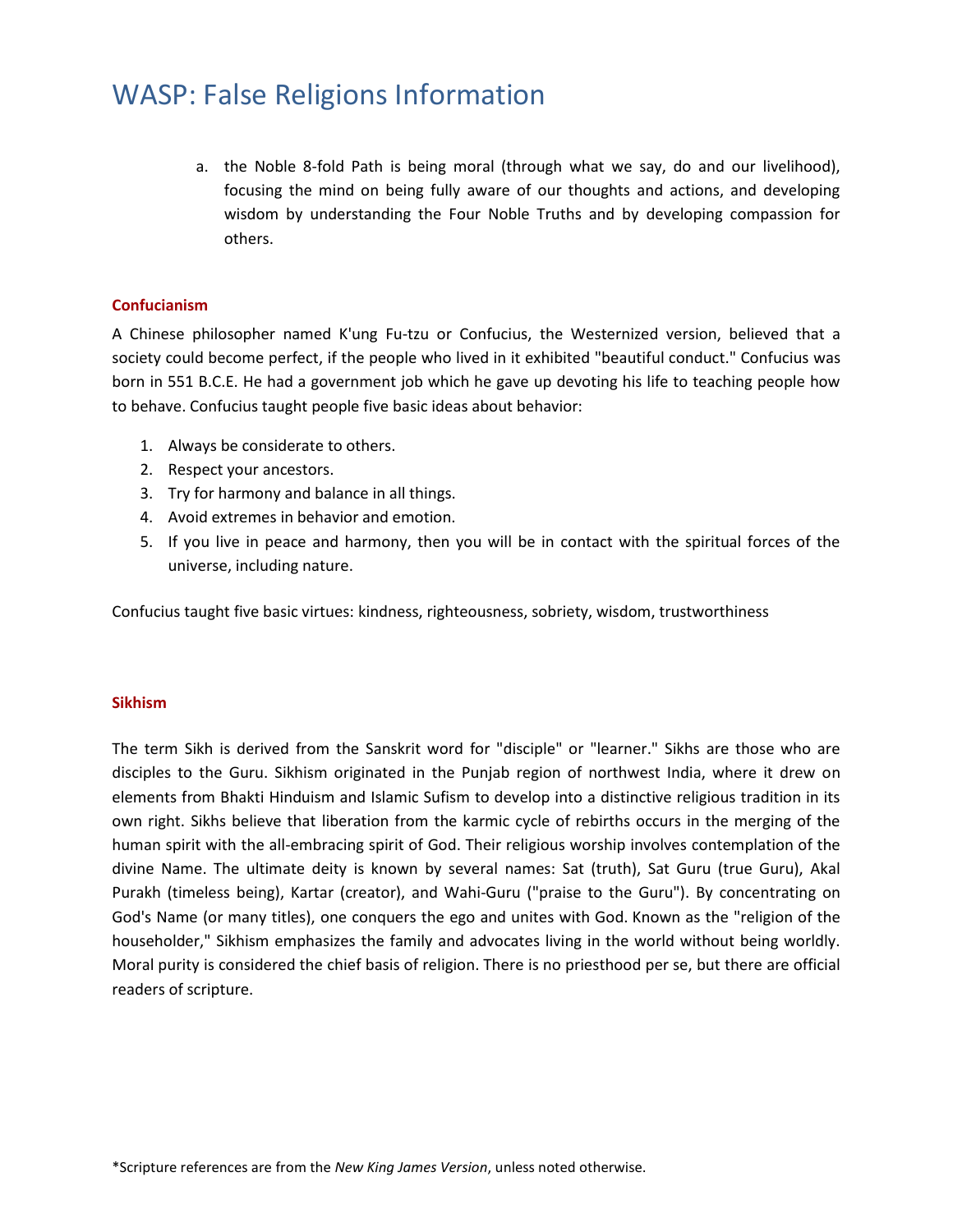#### **Jainism**

Jains reject belief in a creator god and seek release from endless reincarnation through a life of strict self-denial. The title of Jina is given to those who are believed to have triumphed over all material existence. As all human activity accumulates karma, the force that perpetuates reincarnation, the only way to free one's jiva, or soul, from the bondage of material existence is by reducing this activity through ascetic practice. In addition, Jainism places a special emphasis on ahimsa ("non-injury") to all living beings. The concern for life is extended to all creatures, even minute microbes that are not visible. The Jain ideal is a mendicant ascetic who takes extreme measures to avoid injuring all creatures. Monks and nuns are sometimes seen with muslin cloths over their mouths to keep out flying insects, and they are enjoined to use small brooms to gently sweep away living creatures from their path, so as to not accidentally crush them.

#### **Zorastrianism**

Zarathustra (in Greek, Zoroaster) was a Persian prophet who at the age of 30 believed he had seen visions of God, whom he called Ahura Mazda, the creator of all that is good and who alone is worthy of worship. Zoroastrians believe in one God called Ahura Mazda. They believe Ahura Mazda created the world and everything in it. The enemy of Ahura Mazda is the evil spirit Angra Mainyu. It is believed that one day the forces of good will defeat the forces of evil and restore the world to the state of perfection it was originally. It is believed that people have to choose between good and evil. If the good deeds outweigh the bad they believe they will go to heaven by way of crossing a bridge. If the evil outweighs the good, they believe they will fall off the bridge and into hell. Fire is the most sacred symbol. It is at the center of Zoroastrian worship. Places of worship are called fire temples. Fire represents righteousness and truth. In Zoroastrian temples, a fire is always kept burning by priests who watch over.

#### **Spiritualism**

A movement based on the belief that departed souls can interact with the living. Spiritualists sought to make contact with the dead, usually through the assistance of a [medium,](http://www.britannica.com/EBchecked/topic/372730/medium) a person believed to have the ability to contact [spirits](http://www.britannica.com/EBchecked/topic/560383/spirit) directly. Some mediums work while in a trancelike state, and some claim to be the catalyst for various paranormal physical phenomena (including the materializing or moving of objects) through which the spirits announce their presence.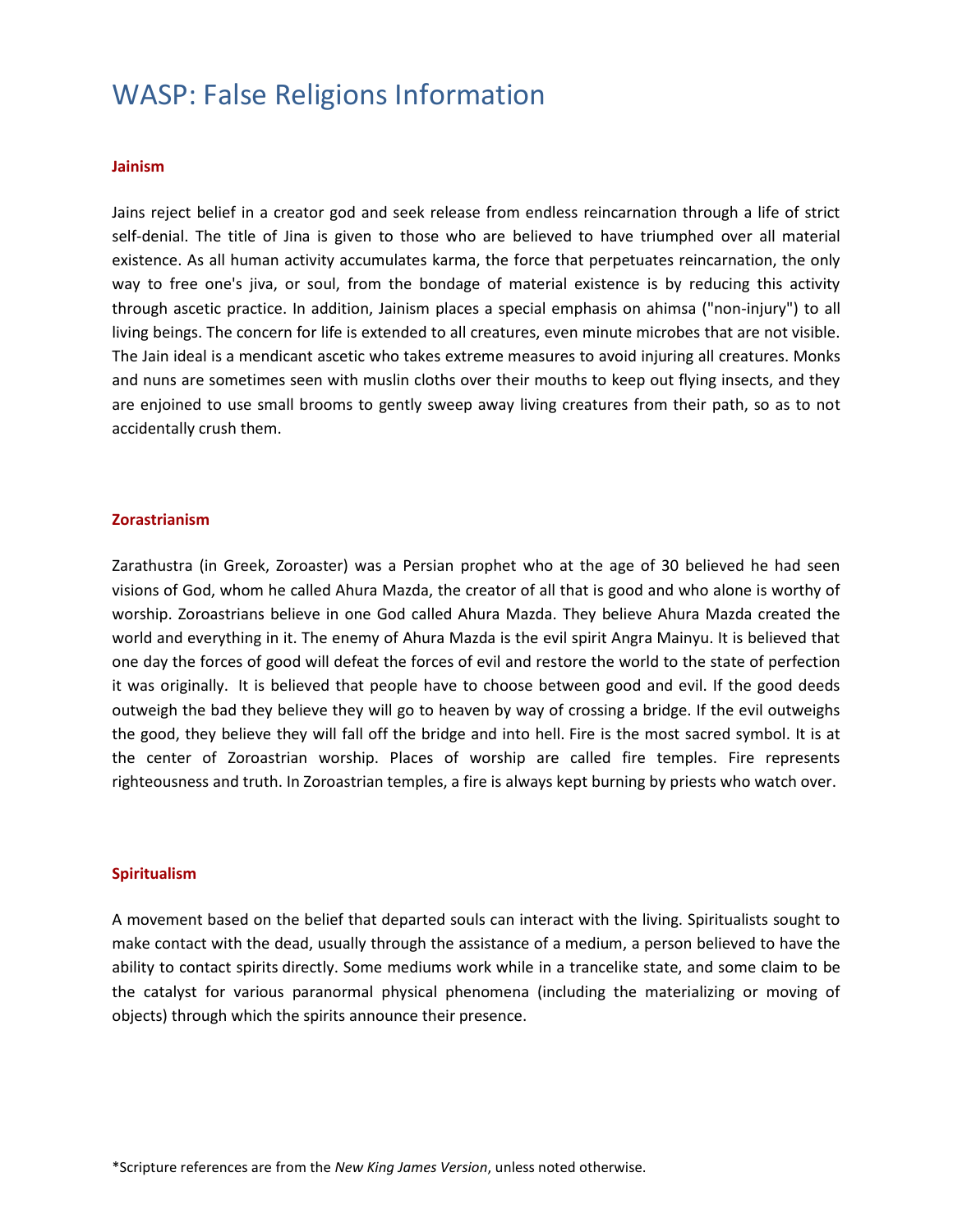#### **Christian Science**

Christian Science was developed in 19th-century [New England](http://en.wikipedia.org/wiki/New_England) by Mary Baker Eddy who argued in her book *[Science and Health](http://en.wikipedia.org/wiki/Science_and_Health_with_Key_to_the_Scriptures)* that sickness is an illusion that can be corrected by prayer alone. The book became Christian Science's central text, along with the [King James Bible.](http://en.wikipedia.org/wiki/King_James_Version)

Eddy described Christian Science as a return to "primitive Christianity and its lost element of healing." Adherents subscribe to a radical form of philosophical [idealism,](http://en.wikipedia.org/wiki/Idealism) believing that reality is purely spiritual and the material world an illusion. This includes the view that disease is a mental error rather than physical disorder, and that the sick should be treated, not by medicine, but by a form of prayer that seeks to correct the beliefs responsible for the illusion of ill health. The church does not require that Christian Scientists avoid all medical care – adherents use dentists, optometrists, obstetricians, physicians for broken bones, and vaccination when required by law – but maintains that Christian Science prayer is most effective when not combined with medicine.

#### **Hare Krishna**

The origin of the Hare Krishnas (International Society for Krishna Consciousness or ISKCON) dates back to the fifteenth century (1486), when Chaitanya Mahaprabhu first taught that Krishna was the supreme Lord above every other god. Mahaprabhu advocated a devotional method of faith where adherents to Krishna entered into a relationship with Krishna expressing adoration to Krishna through dancing and chanting. His public displays of adoration earned a large following, in part, due to its sharp contrast with dispassionate and ascetic expressions which is common to Hinduism. This Hindu sect, however distinct it is in its unique adherence to Krishna, is still quite Hindu since even Krishna is but a manifestation (or "Avatar") of Vishnu—one of the classic deities of Hinduism. Moreover, Hare Krishnas retain the Bhagavad Gita, a Hindu Scripture, as well as the doctrines of reincarnation and karma.

#### **Scientology**

Scientology was founded in 1952 by L. Ron Hubbard, an American science fiction writer. The name Scientology means "knowing how to know," and it maintains that it "constitutes man's first real application of scientific methodology to spiritual questions." Scientology teaches that mankind is an immortal being (called a Thetan) not originally from this planet, and that man is trapped by matter, energy, space, and time (MEST). Salvation for a scientologist comes through a process called" auditing," whereby" engrams" (basically, memories of past pain and unconsciousness that create energy blockage) are removed. Auditing is a lengthy process and can cost hundreds of thousands of dollars. When all engrams are finally removed, the Thetan can once again control MEST instead of being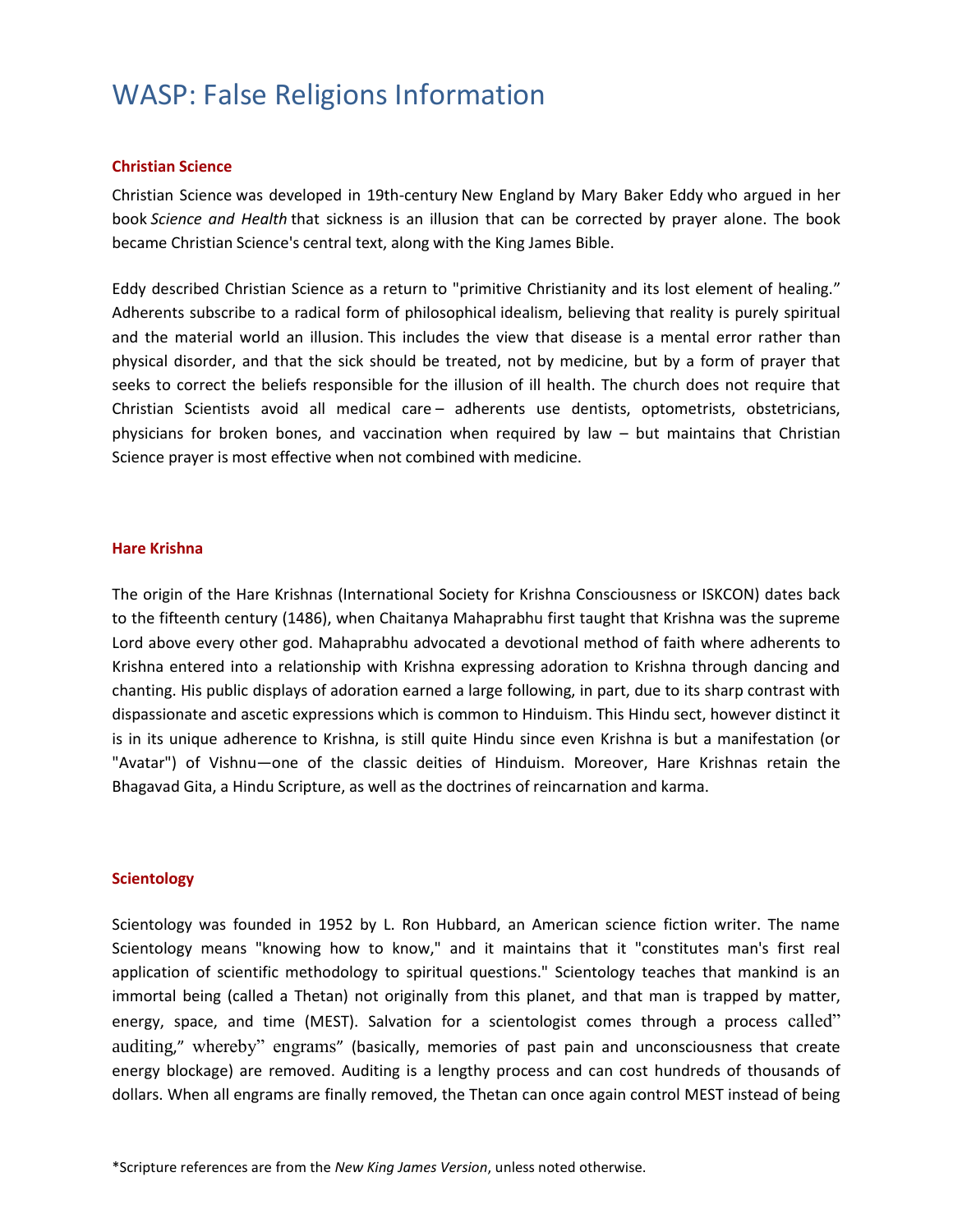controlled by it. Until salvation, each Thetan is constantly reincarnated. Scientology is a very expensive religion to pursue. Every aspect of Scientology has some sort of fee associated with it. This is why Scientology's "pews" are filled only with the wealthy. It is also a very strict religion and very punitive against those who would try to leave behind its teachings and membership. Its "scriptures" are limited solely to the writings and teachings of L. Ron Hubbard.

#### **Kabbalah**

The word "Kabbalah" means "to receive" and refers to revelation from God received by Jews and passed to succeeding generations through oral tradition. The word was first used by mainstream Judaism but later came to refer to those who believed that only a select few were given the secret knowledge from God as to the "true" meaning of Scriptures. Kabbalah uses occult practices and is considered to be a cult.

Kabbalah closely resembles some of the beliefs held by the Greek Gnostics in that both groups believed that only a select few were given deeper understanding or knowledge. Also, Kabbalah teaches that "emanations" from God did the work of creation, denying that creation was a creative act directly from God (Genesis 1). With each descending emanation, the emanation became farther away from God. The final emanation took the personal form of angels. This would be like God creating a lesser god, and that one then creating a lesser god, and this kept happening until the end result was angels.

It teaches reincarnation, a type of karma, inner divinity, and no need for a Redeemer. Indeed, we must ask where does the Kabbalist in the Kabbalist of history get their information? They get it from the Zohar, the Zoar, and the Sepher Yetzirah which are essentially mystical commentaries and interpretations of the Biblical text as written and recorded by various Kabbalists throughout history.

#### **Free Masonry**

There is no single universal definition of Masonry accepted by all Masons because the practice means different and sometimes contrary things to individual Masons. Masonry, for some of its members, has largely become a social club, while for others Masonry dominates their life and work as a religion they trust in for their salvation. Its purpose is stated as follows: "Freemasonry is a fraternal organization, religious in character, based on the principle of the Fatherhood of God, the brotherhood of man, and the immortality of the soul. For many Masons, Masonry is a religious quest for spiritual enlightenment; however, ultimately, in the higher degrees the purpose is to conform the world to Masonic beliefs. At its basic level, Masonry claims that it is not a religion. By its own definition Masonry defines itself as," A Beautiful System Of Morality, Veiled In Allegory, Illustrated By Signs And Symbols." Well that really clears things up! A particular challenge is seen in that each state and/or region in the country has its own set of practices for the lodge, which makes it more difficult to pin down a specific practice among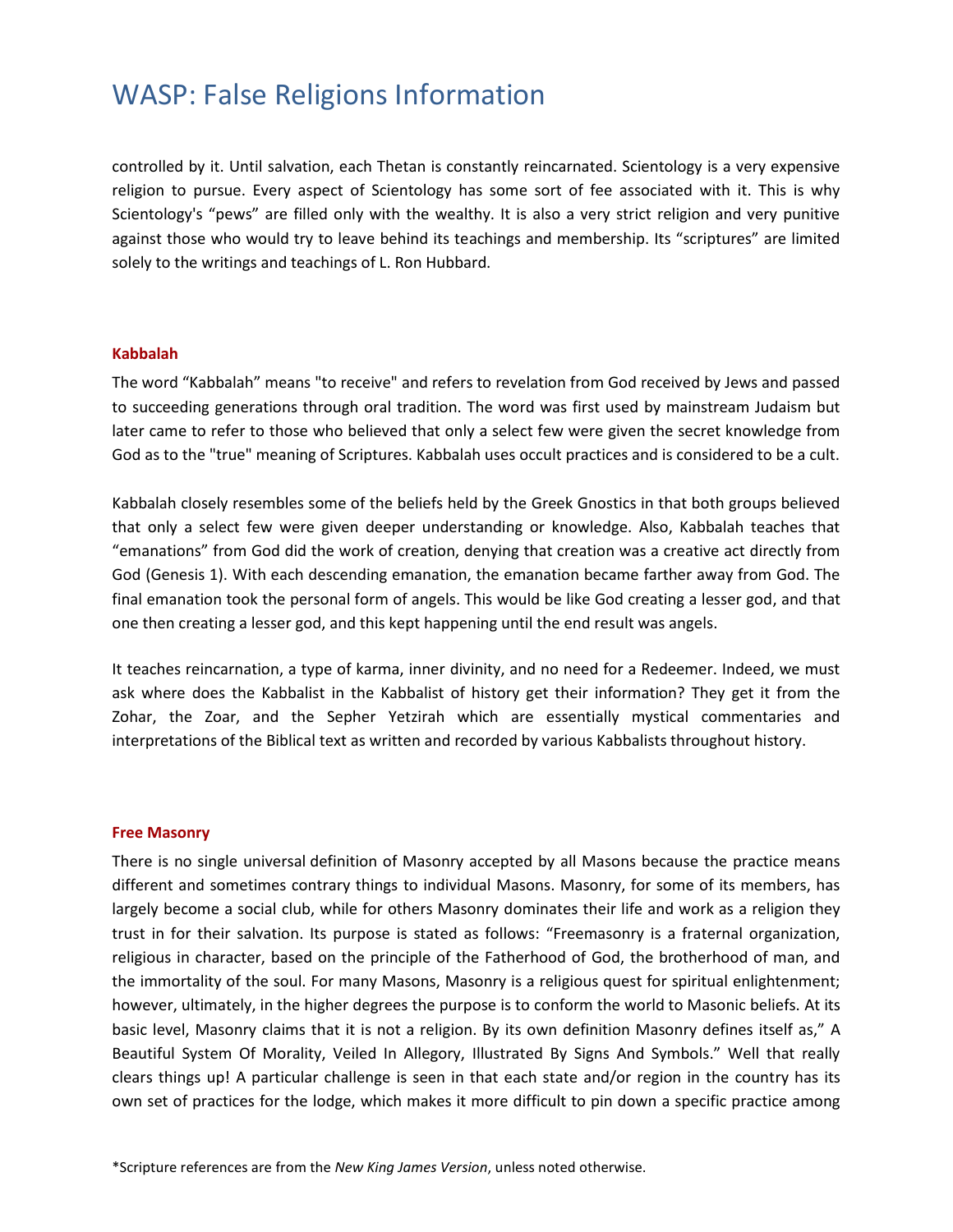its members. This differentiation makes it easier for Masons to avoid accusations about certain practices because one lodge may do things slightly different than another lodge in a different state or region.

The real problem is that many, probably most, people involved in the Masonic lodge never go beyond the first three levels of the organization and never learn of its darker origins and intents. But even at the lower levels, called Blue Lodge Masonry, there is plenty of red flags that should make a person question what they are getting themselves into.

Freemasonry teaches that there is one God, and men of all religions worship that one God using a variety of different names. They will even say that all oaths and rites are performed with a Bible on their respective "altars". On the surface this may not sound too bad, but upon further review we can see a number of things that are cause for concern. First, the Christian Bible may be the book used in the US but in other regions of the world and/or country, the book is replaced with the 'bible' or holy book of the most prominent religion in the area, such as the Koran, Bhagavad Gita, or the Book of Mormon. Secondly, Masons teach that all religions are equally good ways to reach God, because ultimately salvation is brought through the 'good work' performed in service to the lodge. As a matter of fact, referring to a specific God by name is forbidden in the lodge so all members join in corporate prayer to the Great Architect of the Universe, (GAOTU). This seems inoffensive until we realize that an architect doesn't actually create anything and is simply an employee of the builder. So, this title strips Almighty God of His position as the Creator and Master of the universe and diminishes His power to that of just a servant or employee.

The next thing that should cause concern are the oaths that each initiate must make. For example, when a new pledgee comes to join the lodge, he is blindfolded and brought before the senior deacon who asks, "*Who enters here?"* The pledgee's guide answers for him and states, "*Mr. So & So, who has long been in darkness, and now seeks to be brought to light, and to receive a part in the rights and benefits of this worshipful Lodge, erected to God, and dedicated to the holy Saints John, as all brothers and fellows have done before.*" He is then asked if this is true and answers for himself, yes or no. This oath basically denies Christ as the Light of the World and supposes that this fraternity has some hidden knowledge that is unknown outside of this lodge. Colossians 2:3 tells us that all wisdom and knowledge is hidden in Jesus, not some men's club!

Furthermore, even at the lowest level, an 'Entered Apprentice' must make an oath to uphold the requirements of his office under the penalty of severe torture and death. The actual oath taken is listed here:

*"All this I most solemnly and sincerely promise and swear, with a firm and steadfast resolution to keep and perform the same, without the least equivocation, mental reservation or secret evasion whatsoever; binding myself under no less penalty than that of having my throat cut from ear to ear, my tongue torn out by its roots, and buried in the sands of the sea, at low-water mark, where the tide ebbs and flows twice in twentyfour hours, should I, in the least, knowingly or wittingly violate or transgress this my*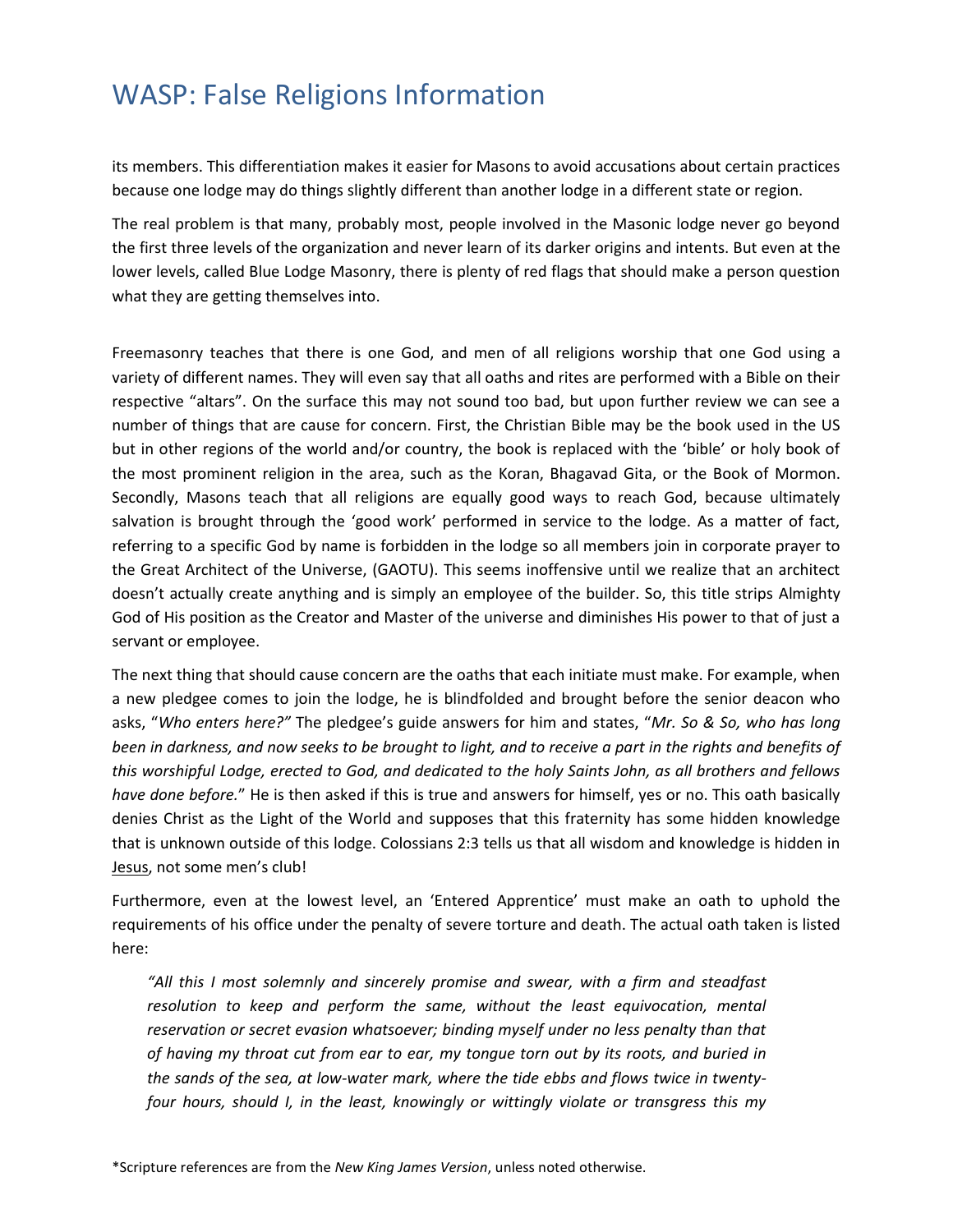*Entered Apprentice obligation. So help me God, and keep me steadfast in the due performance of the same."*

This oath is quite graphic in its imagery and this is just a small portion of the total commitments made to the lodge. The problem with it is that the Bible tells us in James 5:12, "*But above all, my brethren, do not swear, either by heaven or by earth or with any other oath. But let your "Yes" be "Yes," and your "No," "No," lest you fall into judgment."*

Some may say, 'well this is just a gesture, and no one is really killed'. Again, this is no better because in Matthew 3:33-37, Jesus warns us against making frivolous oaths! The other concern is that this oath is made in the name of God, so if it is made flippantly then you are taking the name of God in vain. And this is just the very first level. As one progresses in the levels of Freemasonry, the oaths become stricter and the punishments more gruesome. And what most people don't know is that once you get beyond the first 3 levels of the Blue Lodge and move into the higher levels, there are oaths made to other 'deities' on other 'sacred books' besides the Bible.

### **Theosophy**

Theosophy is a system of religious and philosophical beliefs held by the Theosophical Society which was founded in 1875 in New York City by H. P. Blavatsky. It teaches the development of the human soul and reincarnation, along with pantheism and a form of Gnosticism where special knowledge is gained. It includes much of Hinduism and Brahmanic ideas.

A primary idea is the essential oneness of all beings. Life is everywhere throughout the cosmos because all originates from the same unknowable divine source. Consequently, everything from the subatomic to plants, animals, humans, planets, stars, and galaxies is alive and evolving. Each is divine at its root and expresses itself through spiritual, intellectual, psychological, ethereal, and material ranges of consciousness and substance. Evolution reflects this emerging self-expression of faculties which differentiates into material forms; develops spiritual and conscious aspects; and, over cosmic timeperiods, returns to the divine source. The life of the individual, of humanity, and of the entire earth is part of this cosmic process.

Exhibiting this fundamental oneness, altruism and compassion are human expressions of cosmic and planetary realities. Humanity is more closely joined inwardly than physically, and our thoughts and feelings have a potent impact on others. By following our highest inner promptings as best we can, we benefit our immediate surroundings and humanity as a whole. The ideal is to put the welfare of humanity and all that lives ahead of one's own progress.